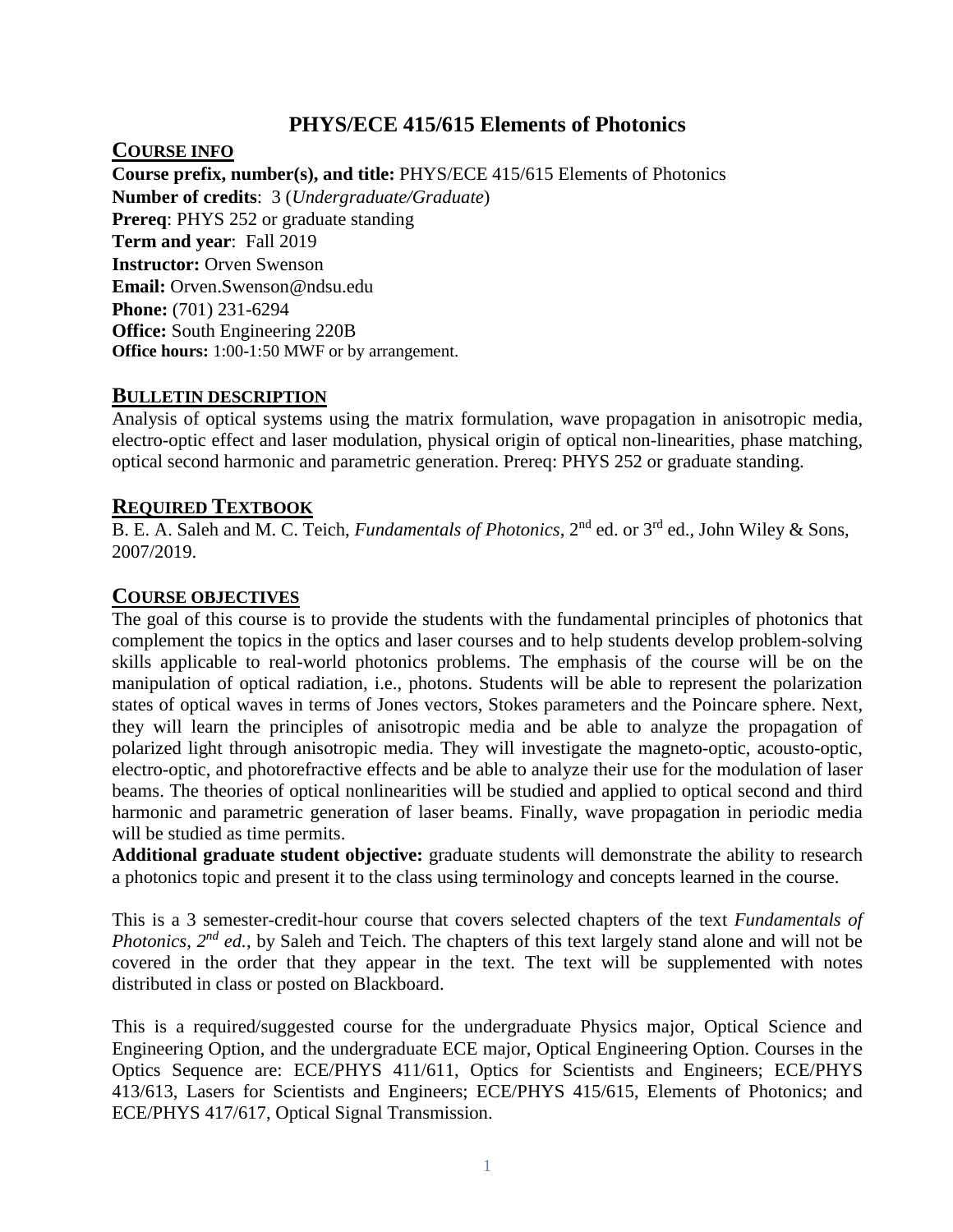## **GRADING**

| $\sim$ man grade will be determined as follows. |     |              |     |
|-------------------------------------------------|-----|--------------|-----|
| PHYS/ECE 415                                    |     | PHYS/ECE 615 |     |
| Exam 1                                          | 20% | Exam 1       | 20% |
| Exam 2                                          | 20% | Exam 2       | 20% |
| Exam 3                                          | 20% | Exam 3       | 20% |
| Final Exam                                      | 20% | Final Exam   | 20% |
| Homework                                        | 20% | Homework     | 10% |
|                                                 |     | Project      | 10% |

The final grade will be determined as follows:

A total average of 89**.**5% of the possible points or more ensures an A**,** 75**.**5 to 89**.**4% ensures a B**,**  59**.**5 to 75**.**4% ensures a C, 49.5 to 59.4 ensures a D and below 49.5 will be an F. Depending on the class average**,** curving may be applied to grades; however, the **lowest** passing final grade (C or higher) in the course will always be 50% or higher.

The exams will include conceptual questions requiring short answers and quantitative problems similar to the assigned homework problems. The final exam will consist of problems requiring the application of principles learned throughout the course. The Final Exam is **mandatory**.

#### **Homework Assignments**

Problem solving is the primary learning method for this course. Homework will be emphasized and assigned in groups. You will be assigned to a homework group, optimally 4 members, for the semester. One legible problem solution set per group will be turned in on 8 1/2" x 11" paper ONE SIDE ONLY. SHOW all work. The students in the group may be asked to present and/or discuss their solutions in class. Each group needs to decide on their group rules such as when you will meet, what the consequences are for members that don't show up/contribute, rotation for preparing the solutions to hand in, rotation for presenting solutions in class, etc.

## **Additional Requirement for Graduate Students**

Graduate student exams and homework will be graded separately. In addition, graduate students will research a photonics topic of their choice (that is not covered in class) such as optical solitons or four-wave mixing in fibers. They will present their topic to the class during the last week of the course and will provide notes to be posted on BlackBoard for distribution to the other students. Their presentation and notes will be graded using the attached rubric. Satisfactory completion of this task is mandatory.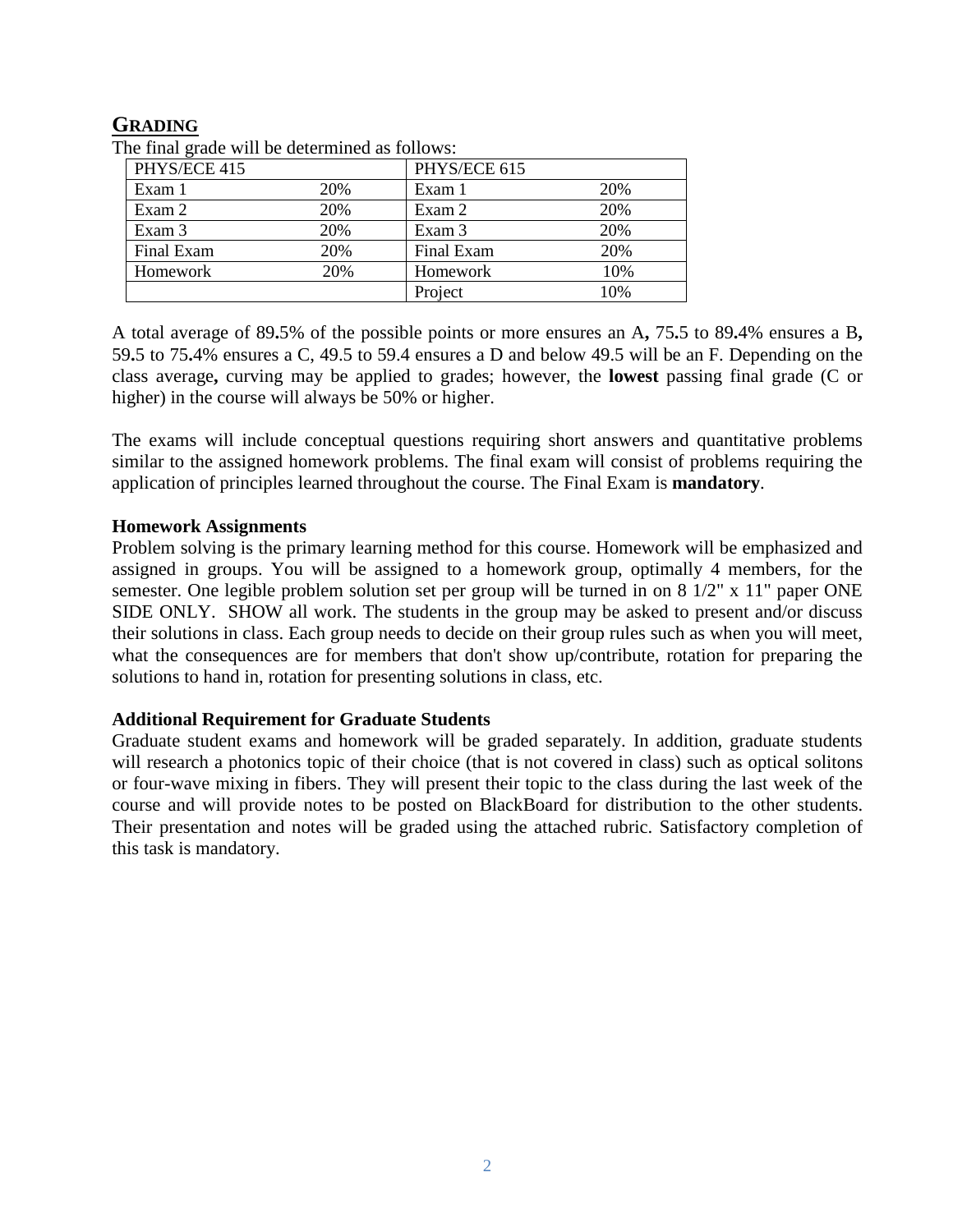# **COURSE SCHEDULE**

## **Course Tentative Outline**

| Lesson                   | Saleh/Teich          |                                                      |
|--------------------------|----------------------|------------------------------------------------------|
| 1                        | 6.1A                 | Polarization of light                                |
| $\overline{2}$           | 6.1B                 | Matrix representation                                |
| 3                        | 6.2                  | Reflection and refraction                            |
| $\overline{\mathcal{A}}$ | 6.2                  | Reflectance and Transmittance                        |
| 5                        | 6.3A                 | Anisotropic media refractive indexes                 |
| 6                        | 6.3B                 | Propagation along a principal axis                   |
| 7                        | 6.3C                 | Arbitrary direction propagation                      |
| 8                        | 6.3D                 | Dispersion relation                                  |
| 9                        | 6.3E                 | Double refraction                                    |
| 10                       | 6.4                  | <b>Optical Activity and Faraday Effect</b>           |
| 11                       | 6.5                  | Liquid crystals                                      |
| 12                       | 6.6                  | Polarization devices                                 |
| 13                       |                      | Exam 1 Friday, September 27                          |
| 14                       | 19.1A                | Acoustic wave Bragg diffraction                      |
| 15                       | 19.1B,C              | Coupled-wave theory                                  |
| 16                       | 19.2A,B              | Acousto-optic modulators and scanners                |
| 17                       | 19.2C,D              | Space switches, filters, frequency shifters          |
| 18                       | $20.1A$ <sub>B</sub> | Pockels and Kerr Effects                             |
| 19                       | 20.1C,D              | Scanners and directional couplers                    |
| 20                       | 20.1E                | Spatial light modulators                             |
| 21                       | 20.2                 | Electro-optics of anisotropic media                  |
| 22                       | 20.3A                | Liquid crystal wave retarders and modulators         |
| 23                       | 20.3B                | Spatial light modulators                             |
| 24                       | 20.4, 20.5           | Photorefractivity                                    |
| 25                       |                      | Exam 2 Friday, October 25                            |
| 26                       | 21.1                 | Nonlinear optical media                              |
| 27                       | 21.2A,B              | Second-harmonic generation and rectification         |
| 28                       | 21.2C                | Three-wave mixing                                    |
| 29                       | 21.2D                | Phase matching and tuning curves                     |
| 30                       | 21.2E                | Quasi-phase matching                                 |
| 31                       | 21.3A,B              | Third-harmonic generation                            |
| 32                       | 21.3C,D              | Four-wave mixing                                     |
| 33                       | 21.3E                | Optical phase conjugation                            |
| 34                       | 21.4A                | Second-order coupled-wave theory                     |
| 35                       | 21.4B                | Optical frequency conversion                         |
| 36                       | 21.4C                | Optical parametric amplification                     |
| 37                       | 21.5A,B              | Third-order coupled-wave theory                      |
| 38                       | 21.5C                | Optical phase conjugation                            |
| 39                       | 21.6                 | Anisotropic nonlinear media                          |
| 40                       |                      | Exam 3, Friday, December 6                           |
| 41                       | 21.7                 | Dispersive nonlinear media                           |
| 42                       |                      | Graduate student presentations                       |
| 43                       |                      | Graduate student presentations                       |
|                          |                      | Final Exam – Monday, December 16, 12:00 pm – 2:00 pm |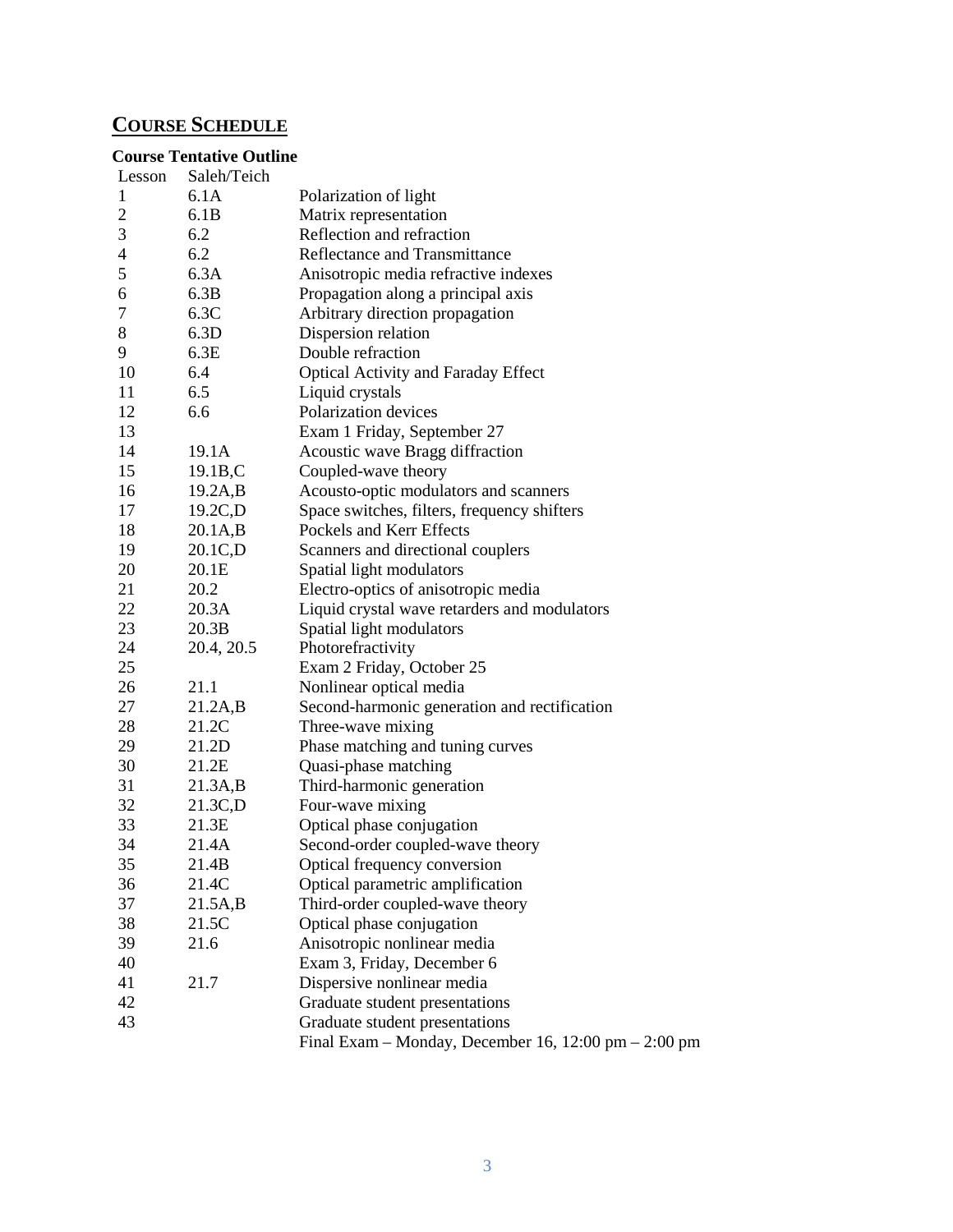## **ATTENDANCE STATEMENT**

According to [NDSU Policy 333 \(www.ndsu.edu/fileadmin/policy/333.pdf\),](http://www.ndsu.edu/fileadmin/policy/333.pdf) attendance in classes is expected.

Veterans and student service members with special circumstances or who are activated are encouraged to notify the instructor as soon as possible and are encouraged to provide Activation Orders.

Students are expected to attend all class sessions except for valid excuses such as medical situations. Active participation in lectures is essential. Students are expected to read the lesson prior to coming to class and to be prepared to discuss it in class. Material may be presented that is not in the text or it may be presented in a different way. Students are responsible for all material presented in class including that missed during excused absences. Attendance at exams is mandatory unless excused for a valid University approved reason.

## **BLACKBOARD**

Course assignments, lesson notes, information, and messages will be posted to Blackboard: [https://blackboard.ndus.edu](https://blackboard.ndus.edu/)

## **GRADUATE SCHOOL STATEMENT**

The 615-level version of this class is a graduate level course and is subject to the General Policies of the Graduate School:

[https://bulletin.ndsu.edu/graduate/graduate-school-policies/#supervisorycommitteeplanofstudytext.](https://bulletin.ndsu.edu/graduate/graduate-school-policies/#supervisorycommitteeplanofstudytext)

## **ACCREDITATION CRITERIA**

Per department requirements, accreditation descriptions may be included as they relate to this course.

#### **AMERICANS WITH DISABILITIES ACT FOR STUDENTS WITH SPECIAL NEEDS**

Any students with disabilities or other special needs, who need special accommodations in this course, are invited to share these concerns or requests with the instructor and contact the [Disability Services Office](http://www.ndsu.edu/disabilityservices/)  [\(www.ndsu.edu/disabilityservices\)](http://www.ndsu.edu/disabilityservices/) as soon as possible.

## **ACADEMIC HONESTY STATEMENT**

The academic community is operated on the basis of honesty, integrity, and fair play. [NDSU Policy 335:](http://www.ndsu.edu/fileadmin/policy/335.pdf)  [Code of Academic Responsibility and Conduct](http://www.ndsu.edu/fileadmin/policy/335.pdf) applies to cases in which cheating, plagiarism, or other academic misconduct have occurred in an instructional context. Students found guilty of academic misconduct are subject to penalties, up to and possibly including suspension and/or expulsion. Student academic misconduct records are maintained by the [Office of Registration and Records.](http://www.ndsu.edu/registrar/) Informational resources about academic honesty for students and instructional staff members can be found at [www.ndsu.edu/academichonesty.](http://www.ndsu.edu/academichonesty)